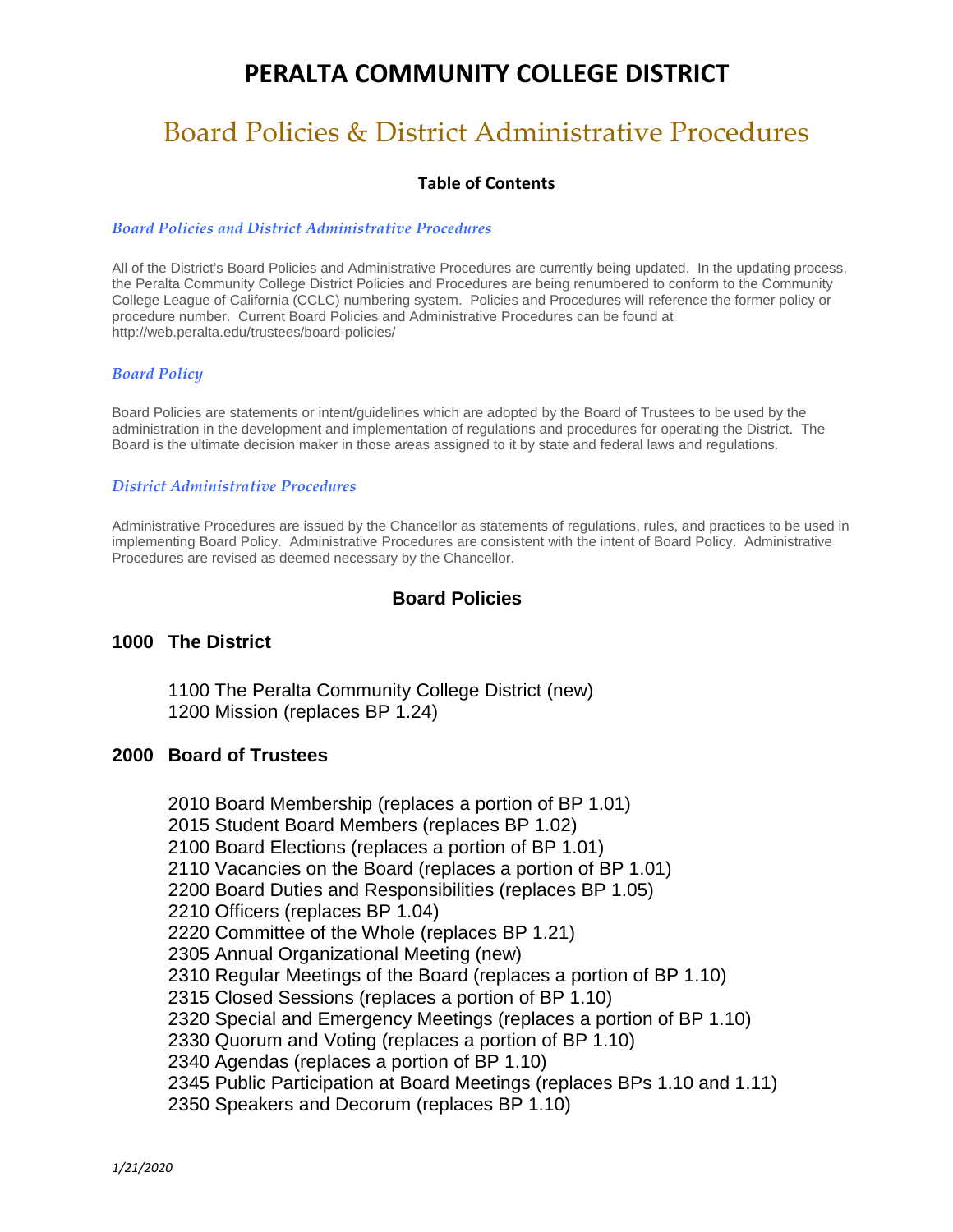## Board Policies & District Administrative Procedures

#### **Table of Contents**

2360 Minutes and Recording (replaces BP 1.10) 2410 Board Policy and Administrative Procedure (replaces BPs 1.25, 2.20) 2430 Delegation of Authority to the Chancellor (replaces BPs 1.10 and 1.11) 2431 Chancellor Selection, (revised - replaces BP 1.20) 2432 Chancellor Succession (new) 2435 Evaluation of the Chancellor 2510 Participation in Local Decision Making (replaces BPs 2.23, 2.25) 2710 Conflict of Interest (replaces BP 6.86) 2715 Code of Ethics and Standards of Practice (replaces BP 1.06) 2720 Communication Among Board Members 2725 Board Member Compensation 2740 Board Education (replaces BP 1.22) 2745 Board Self-Evaluation (replaces BP 1.23)

### **3000 General Institution**

3100 Organizational Structure (replaces BP 2.02)

3200 Accreditation (replaces BP 1.28)

3225 Institutional Effectiveness (new)

3250 Institutional Planning (replaces BP 1.26)

3280 Grants (replaces 5.02)

3300 Public Records (new)

3310 Records Retention and Destruction (replaces BP 6.34)

3410 Nondiscrimination

3420 Equal Employment Opportunity (replaces BPs 3.03, 3.11)

3430 Prohibition of Harassment (replaces BP 3.04)

3440 Service Animals (new)

3500 Campus Security (replaces BP 2.45)

3501 Campus Security and Access (replaces BP 2.45)

3505 Emergency Response Plan (replaces BPs 2.45, 6.70)

3510 Workplace Violence

3515 Reporting of Crimes (replaces BP 2.45)

3530 Weapons on Campus (replaces BP 2.45)

3540 Sexual and Other Assaults on Campus (replaces BPs 2.45, 6.66)

3550 Drug Free Environment and Drug Prevention Program (replaces BPs 2.32, 2.31.1)

3600 Auxiliary Organizations (replaces BP 6.05)

3715 Intellectual Property (new)

3720 Information Technology Use (replaces BPs 4.60, 4.65, 6.93)

3725 Information and Communication Technology, Accessibility and Acceptable Use

3810 Liability Claims Against the District (replaces BPs 2.35, 6.38)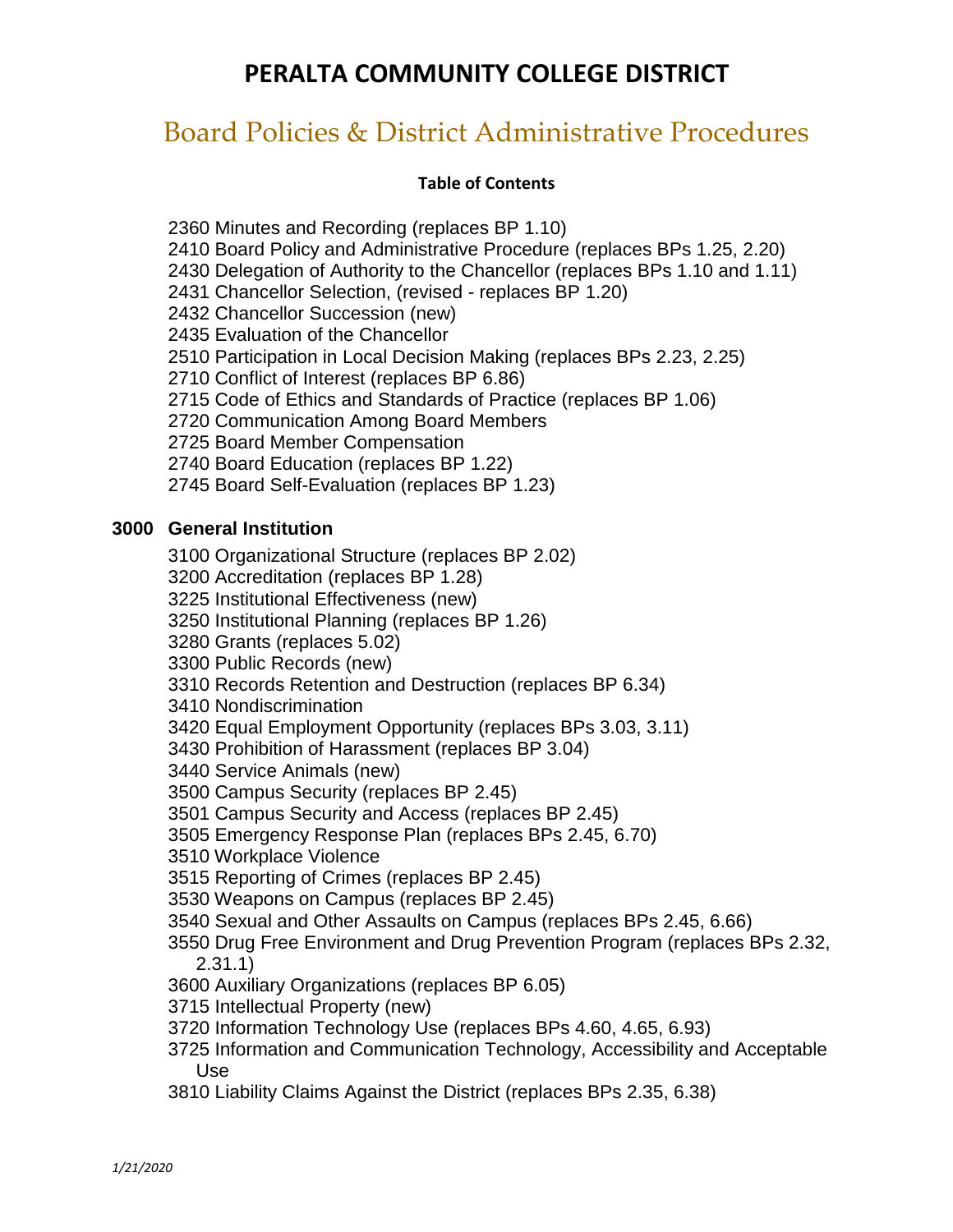## Board Policies & District Administrative Procedures

#### **Table of Contents**

3811 Liability Claim Payments For Money or Damages 3840 Children on Campus 3820 Gifts (replaces BPs 6.35, 6.37) 3900 Speech: Time, Place and Manner (replaces BP 2.30)

#### **4000 Academic Affairs**

4010 Academic Calendar (replaces BP 1.12) 4020 Program, Curriculum and Course Development (replaces BP 5.11) 4025 Philosophy and Criteria for Associate Degree and General Education (replaces portions of BP 5.20) 4030 Academic Freedom (replaces BPs 5.10, 5.15, 5.45) 4040 Library Services and Learning Support Services (replaces BP 5.30) 4050 Articulation (replaces BP 5.12) 4070 Auditing and Auditing Fees (new) 4100 Graduation Requirements for Degrees and Certificates (replaces BP 5.20) 4106 Nursing Program (new) 4110 Honorary Degrees (new) 4210 Student Learning Outcomes 4220 Standards of Scholarship (replaces BP 4.32, 5.22, 5.23) 4225 Course Repetition (replaces BP 5.22) 4226 Multiple and Overlapping Enrollments 4230 Grading and Academic Record Symbols (replaces BP 5.22) 4231 Grade Changes (replaces BP 4.43A) 4235 Credit by Examination (replaces BP 5.22) 4240 Academic Renewal (replaces BP 5.22) 4250 Probation, Dismissal and Readmission (replaces BP 5.22) 4260 Prerequisites and Co-requisites (replaces BP 9.01-02, 10.01-02) 4300 Field Trips and Excursions (replaces BP 5.35) 4400 Community Service Programs (replaces BP 6.65)

#### **5000 Student Services**

5010 Admissions and Enrollment (replaces BP 4.05, 4.10, 4.12, 4.14)

5015 Residence Determination

5020 Non-resident Tuition (replaces BP 4.80)

5030 Student Fees (replaces BPs 6.41, 6.43, 6.45, 6.46, 6.47, 6.48, 6.55)

5035 Withholding of Student Records (replaces BP 4.42)

5040 Student Records, Directory Information and Privacy (replaces BP 4.25, 4.26)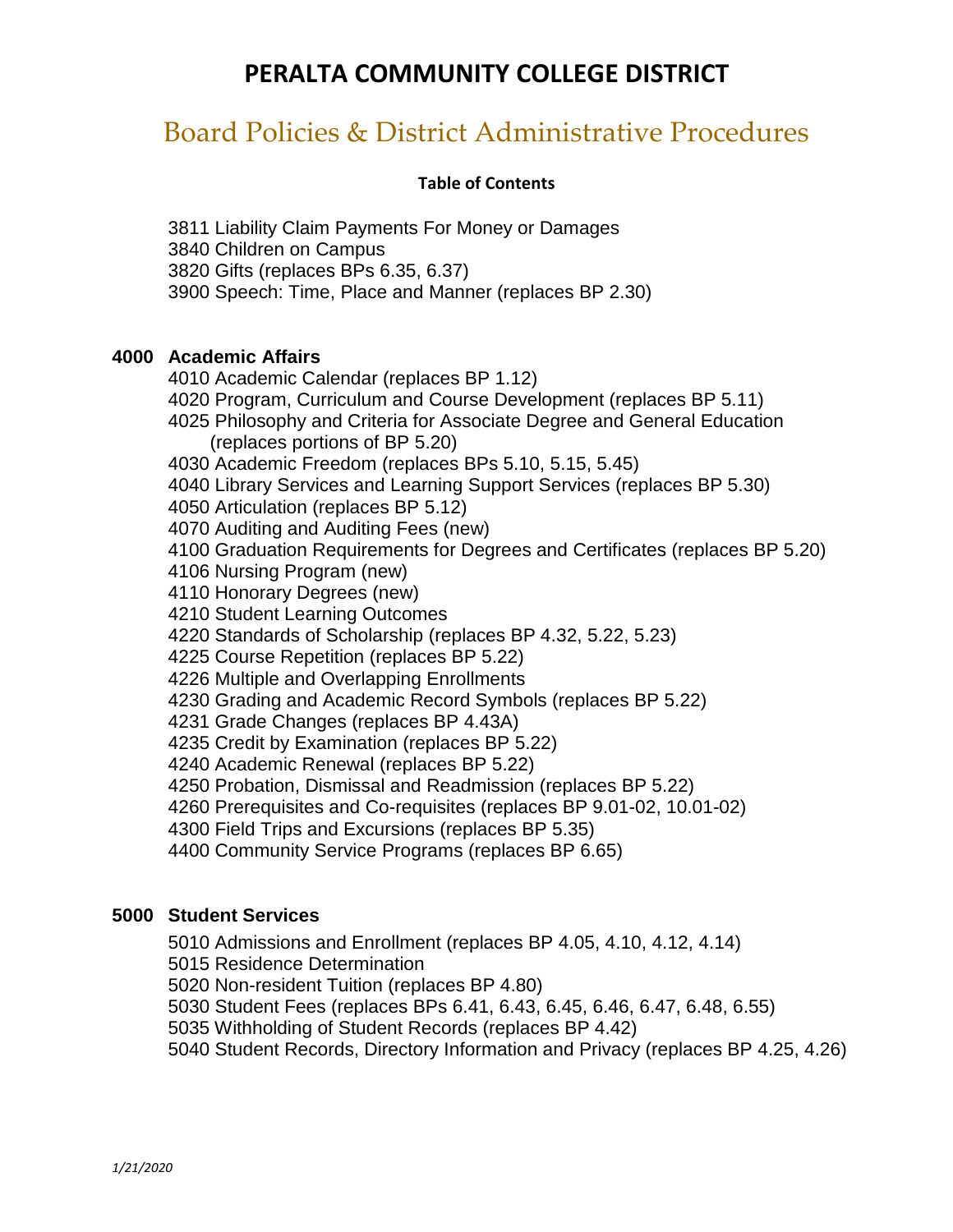## Board Policies & District Administrative Procedures

#### **Table of Contents**

5050 Student Success and Support Program (replaces BPs 7.00 7.01, 7.02, 7.03, 7.11, 7.12, 7.21, 7.31, 7.41, 7.51, 7.61, 7.71, 7.81, 7.82, 7.83, 7.91, 7.92,7.94) 5052 Open Enrollment (replaces BP 5.19) 5055 Enrollment Priorities 5110 Counseling (replaces BPs 4.30, 4.31, 7.41) 5120 Transfer Center (new) 5130 Financial Aid (replaces BP 4.35) 5140 Disabled Student Programs and Services (replaces 5.24) 5150 Extended Opportunity Programs and Services 5200 Student Health Services (replaces BP 4.36) 5220 Shower Facilities for Homeless Students 5300 Study Equity (new) 5400 Associated Student Organization (replaces BP 4.45) 5410 Associated Students Elections 5420 Associated Students Finance (new) 5500 Standards of Student Conduct (replaces BPs 4.40, 8.01) 5700 Athletics (replaces BPs 4.50, 4.55)

#### **6000 Business and Fiscal Affairs**

6100 Delegation of Authority for Business (replaces BP 6.57) 6110 Worker's Compensation Claim Settlement Authority 6150 Designation of Authorized Signatures 6200 Budget Preparation (replaces BP 6.02) 6300 Fiscal Management and Accounting (replaces BP 6.03) 6305 Debt 6320 Investments (replaces BP 6.07) 6330 Purchasing (replaces BPs 6.30, 6.31, 6.40, 6.61) 6340 Contracts (replaces BPs 6.82, 6.84, 6.85, 6.88, 6.90, 6.91) 6345 Approval of Special Contracts or Contract Extensions 6400 Audits (replaces BPs 6.10, 6.11, 6.12) 6500 Property Management (replaces BP 6.91) 6550 Disposal of Property (replaces BP 6.33) 6600 Capital Construction (replaces BPs 6.80, 6.81, 6.83) 6620 Naming of Buildings and Facilities (replaces BP 6.87) 6700 Civic Center and Other Facilities Use (replaces BP 6.64) 6740 Citizen's Oversight Committee (replaces BP 1.17) 6741 Parcel Tax 6759 Parking (new) 6800 Safety (replaces BP 6.60)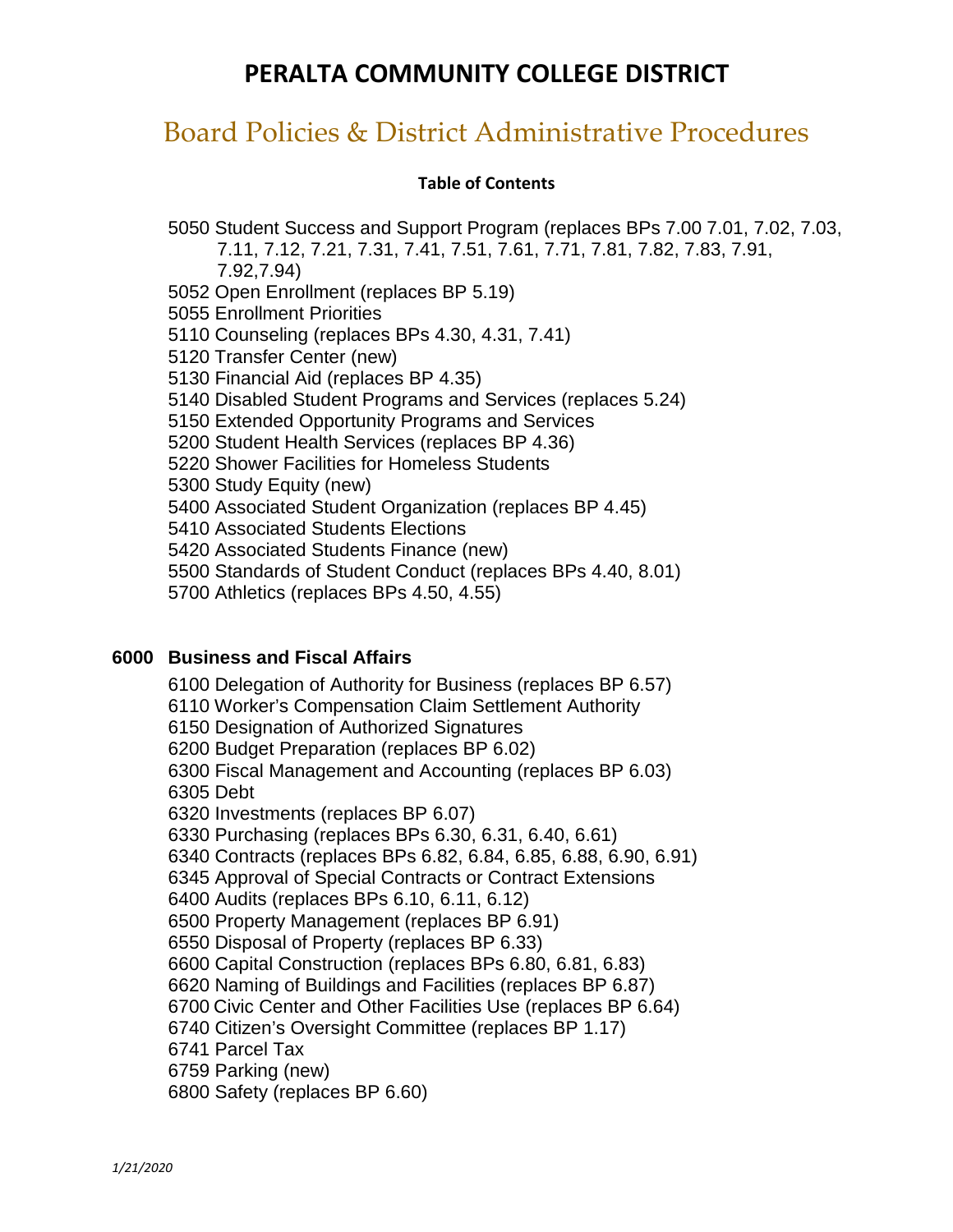## Board Policies & District Administrative Procedures

**Table of Contents**

#### **7000 Human Resources**

7100 Commitment to Diversity (new) 7160 Professional Development (new) 7110 Delegation of Authority for Human Resources (new) 7120 Recruitment and Hiring (replaces BPs 3.10, 3.18, 3.22) 7130 Compensation (replaces BP 3.09) 7140 Collective Bargaining (new) 7210 Academic Employees (replaces BPs 3.26, 5.50) 7230 Classified Employees (replaces BPs 3.32, 3.34, 3.35) 7240 Confidential Employees (replaces BPs 3.15, 3.53, 3.54, 3.55, 3.56 3.57, 3.63) 7250 Academic Administrators (replaces BPs 3.59, 3.60, 3.61, 3.62, 3.63, 3.65, 3.66, 3.68, 3.70, 3.71, 3.72, 3.73, 3.74, 3.76, 3.82, 3.85, 3.86, 3.90) 7280 Volunteers (replaces BP 3.02 7260 Classified Managers (replaces BPs 3.59, 3.60, 3.61, 3.62, 3.63, 3.65, 3.66, 3.68, 3.70, 3.71, 3.72, 3.73, 3.74, 3.74, 3.76, 3.82, 3.85, 3.86, 3.90) 7310 Nepotism (replaces BP 3.05) 7330 Communicable Diseases (replaces BPS 3.17, 3.19, 3.63) 7335 Health Examinations (replaces BP 3.63) 7340 Leaves (replaces BPs 3.25, 3.68, 3.70, 3.71, 3.72, 3.73, 3.74, 3.76, 3.82, 3.85, 3.92) 7350 Resignations (replaces BPs 1.07, 3.01, 3.90, 3.91) 7360 Discipline and Dismissal – Academic Employees (replaces BPs 1.07, 3.01, 3.90, 3.91) 7365 Discipline and Dismissal – Classified Employees (replaces BPs 1.07, 3.01, 3.90, 3.91) 7370 Political Activity (replaces BPs 3.07, 3.08) 7380 Ethics, Civility and Mutual Respect (replaces BPs 3.12, 3.16)

- 7381 Cash in-Lieu of a Paid Medical Benefits Option (replaces BP 3.13)
- 7400 Travel (replaces BP 6.39, 6.39a, 6.39b)
- 7700 Whistleblower Protection

### **District Administrative Procedures**

#### **1000 The District**

#### **2000 Board of Trustees**

2015 Student Board Members 2110 Vacancies on the Board 2220 Board Committee Staff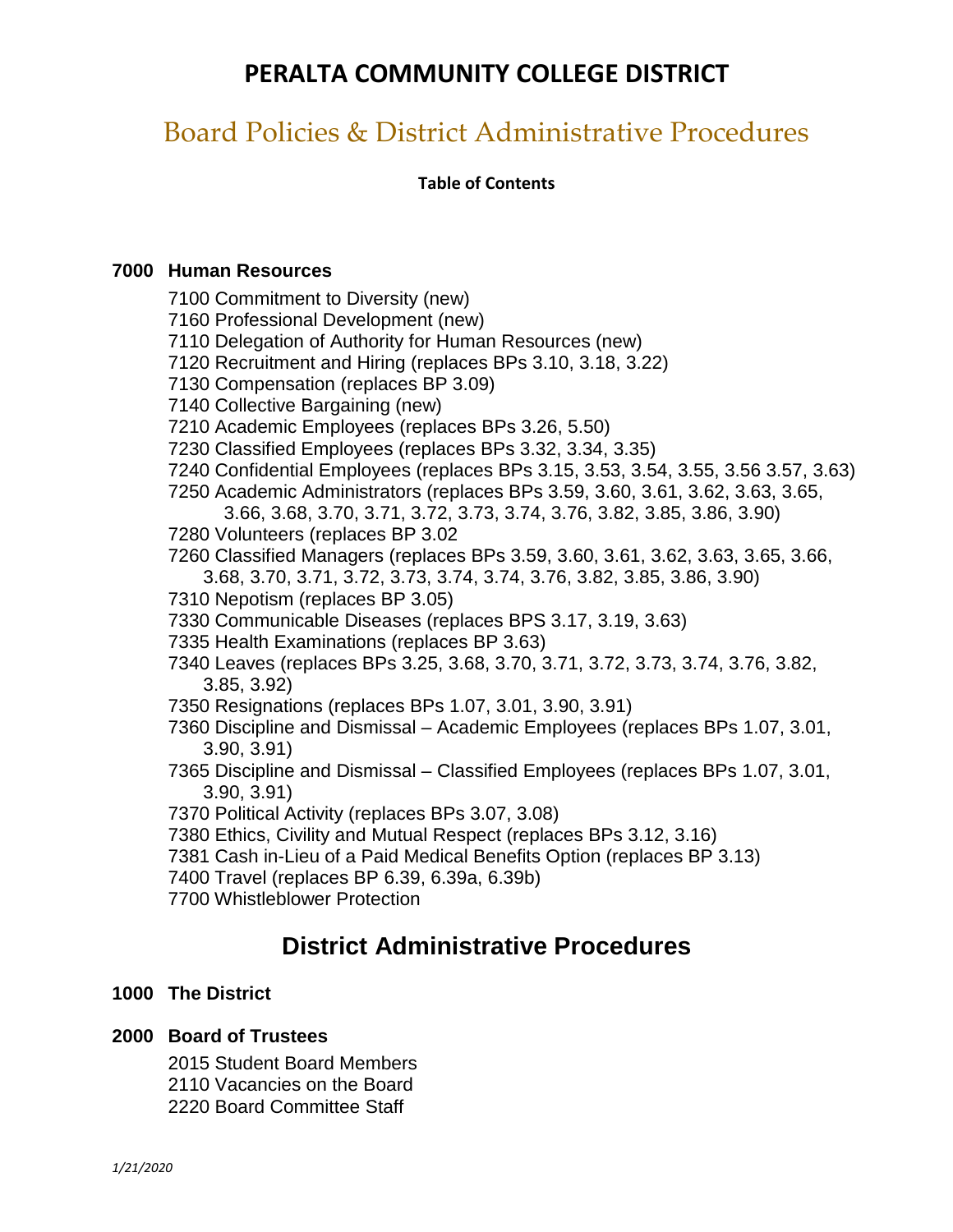## Board Policies & District Administrative Procedures

#### **Table of Contents**

2310 Board Meeting Schedule

2320 Special and Emergency Meeting Notification

2340 Agenda Development and Posting

2345 Public Participation at Board Meetings

2360 Board Minutes and Records

2410 Policy Development Process

2430 Delegation of Authority to the Chancellor's Staff

2710 Conflict of Interest Disclosure

2712 Conflict of Interest Code

#### **3000 General Institution**

3100 Organizational Structure

3200 Accreditation

3225 Institutional Effectiveness

3250 Institutional Planning

3280 Grant Applications and Awards

3300 Public Records

3310 Records Retention and Destruction

3410 Nondiscrimination

3411 Disability Non-Discrimination and Reasonable Accommodations

3415 Immigration Enforcement Activities

3420 Equal Employment Opportunity

3430 Prohibition of Sexual Harassment

3435 Discrimination and Harassment Complaints and Investigations

3440 Service Animals

3500 Campus Safety

3501 Campus Security and Access

3505 Emergency Response Plan

3515 Reporting of Crimes

3517 Incident Reporting

3530 Weapons on Campus

3540 Sexual and Other Assaults on Campus

3550 Preserving a Drug Free Environment for Employees

3551 Preserving a Drug Free Environment for Students

3560 Alcoholic Beverages

3570 Smoking

3600 Auxiliary Organizations

3720 Telephone, computer and Network Use

3725 Information and Communications Technology and Accessibility Use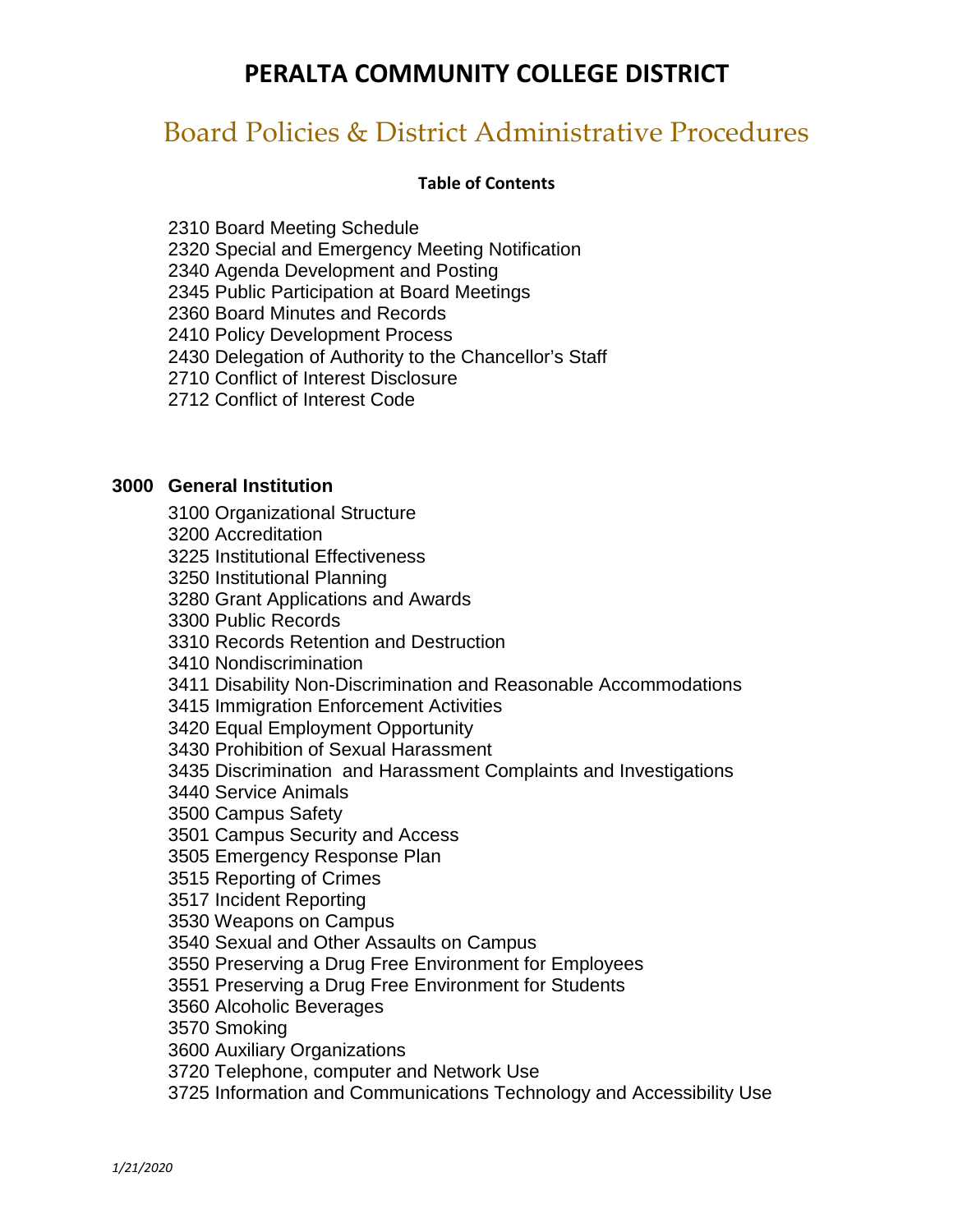## Board Policies & District Administrative Procedures

#### **Table of Contents**

3840 Children on Campus 3811 Liability Claims Against the District 3820 Gifts 3900 Time, Place and Manner

#### **4000 Academic Affairs**

4010 Academic Calendar 4020 Program, Curriculum and Course Development 4021 Program Discontinuance or Program Consolidation 4022 Course Approval 4025 Philosophy and Criteria for Associate Degrees and General Education 4026 Philosophy and Criteria for Study Abroad Education 4040 Library Services 4050 Articulation 4070 Auditing and Auditing Fees 4100 Graduation Requirements for Degrees and Certificates 4101 Independent Study 4102 Career and Technical Education 4103 Work Experience 4104 Contract Education 4105 Distance Education 4106 Nursing Program 4110 Honorary Degrees 4210 Student Learning Outcomes 4220 Standards of Scholarship 4222 Remedial Coursework 4225 Course Repetition 4226 Multiple and Overlapping Enrollments 4230 Grading and Academic Record Symbols 4231 Grade Changes and Student Grievance Procedure 4232 Pass – No Pass 4235 Credit by Examination 4240 Academic Renewal 4250 Probation 4255 Disqualification and Dismissal 4260 Prerequisites, Co-requisites, and Advisories 4300 Field Trips and Excursions 4610 Instructional Service Agreements

### **5000 Student Services**

5011 Admissions – Special Admission and Enrollment of High School and Other Students 5012 International Students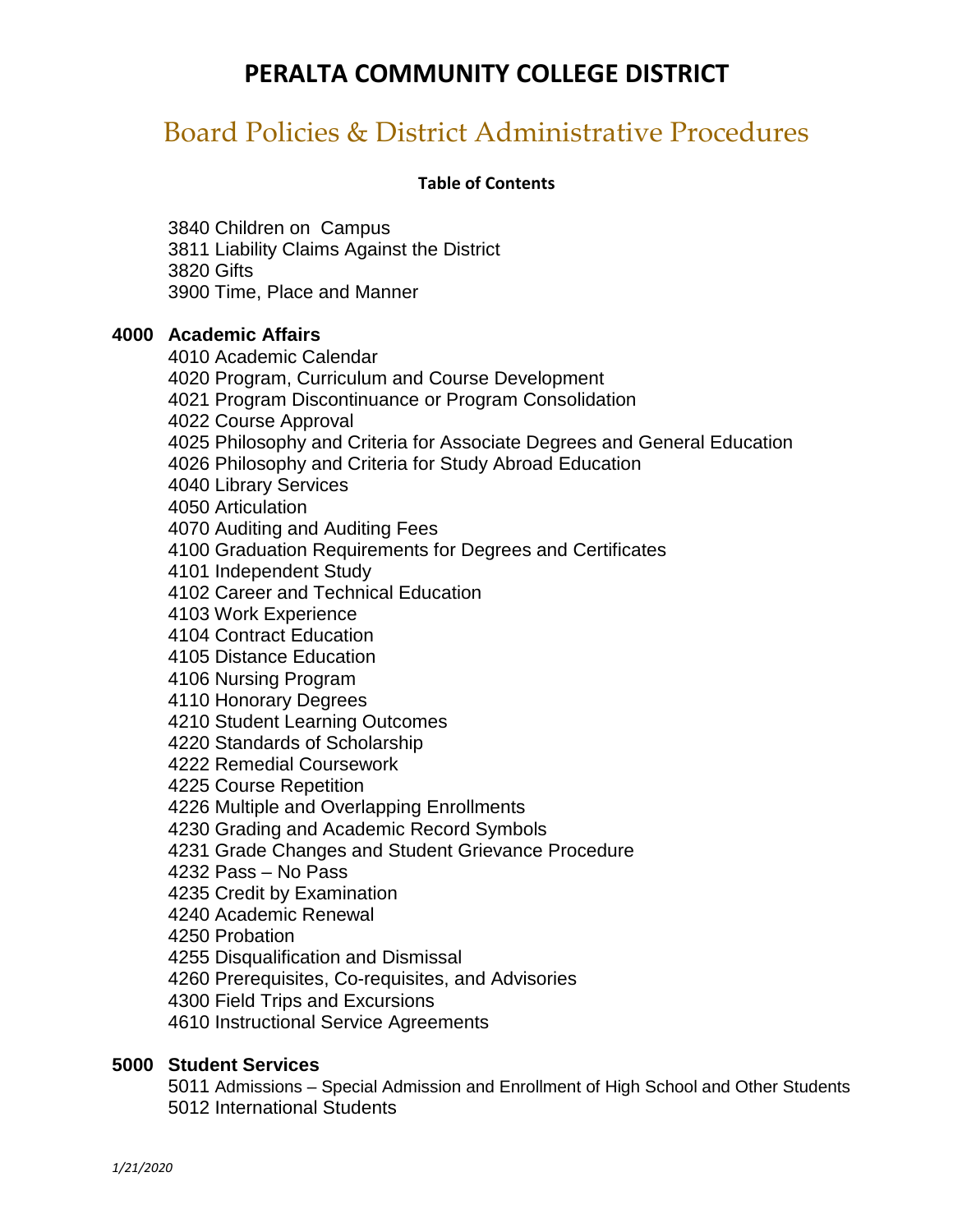## Board Policies & District Administrative Procedures

#### **Table of Contents**

5013 Students in the Military

5015 Residence Determination

5017 Responding to Inquiries of Immigration Status Citizenship Status and National Origin Information

5020 Non Resident Tuition

5030 Student Fees

5031 Instructional Materials Fees

5035 Withholding of Student Records

5040 Student Records, Directory Information and Privacy

5045 Student Records – Challenging Content and Access Log

5050 Student Success and Support Program

5052 Open Enrollment

5055 Enrollment Priorities

5070 Attendance

5075 Course Adds and Drops

5110 Counseling

5120 Transfer Center

5130 Financial Aid

5140 Disabled Students Programs and Services

5150 Extended Opportunity Programs and Services

5200 Student Health Services

5220 Showers for Students

5300 Student Equity

5400 Associated Students Organization

5410 Associated Students Elections

5420 Associated Student Finance

5520 Student Standards of Conduct, Discipline Procedures and Due Process

5530 Student Rights and Grievance Procedure

5531 Allied Health – Student Appeal of Dismissal for Clinical Performance

5610 Voter Registration

5700 Athletics

#### **6000 Business and Fiscal Affairs**

6100 Delegation of Authority for Business Services

6110 Workers' Compensation Claim Settlement Authority

6150 Designation of Authorized Signatures

6200 Budget Management

6300 General Accounting

6305 Debt Issuance and Management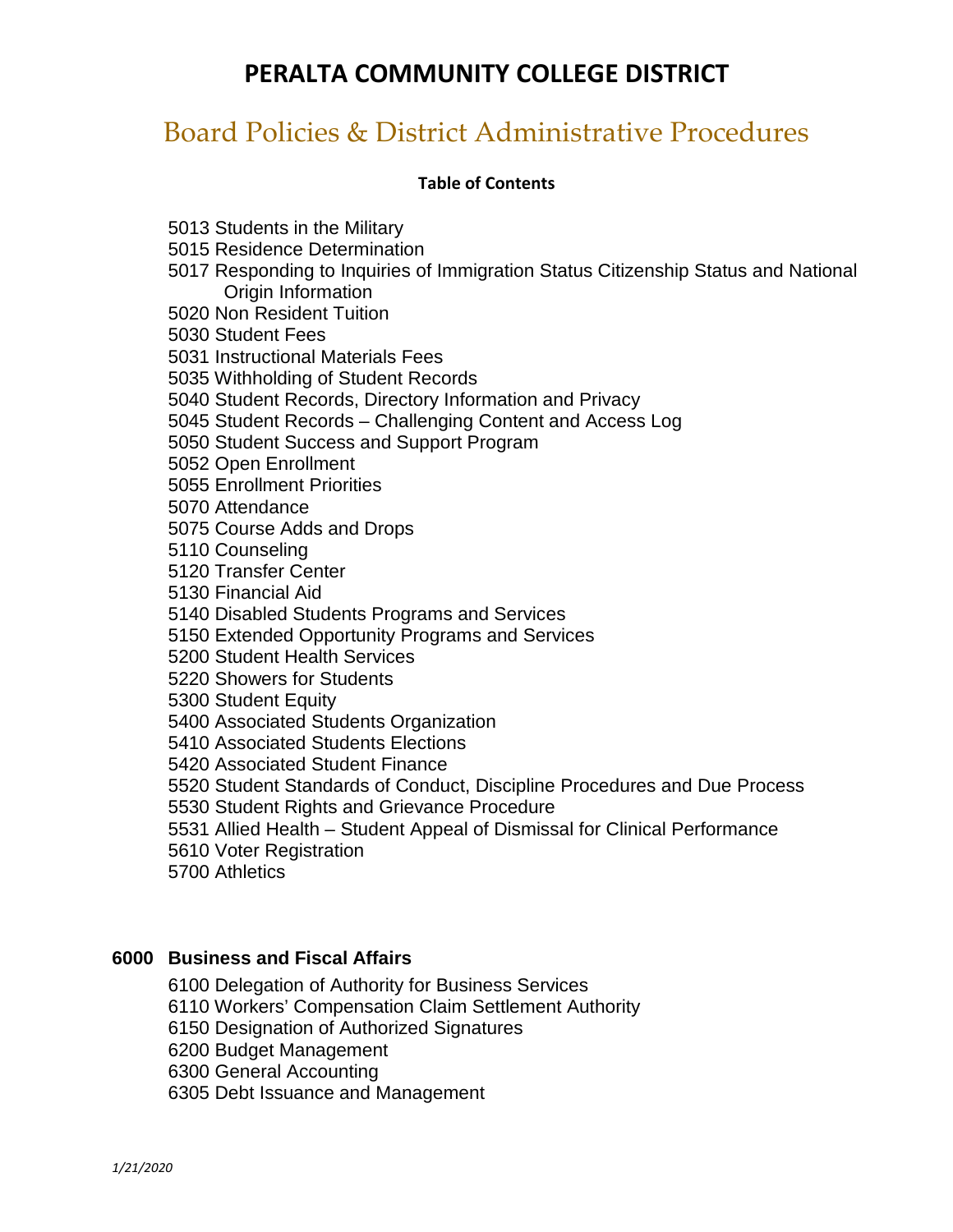## Board Policies & District Administrative Procedures

#### **Table of Contents**

6306 Interest Rate Risk Management 6320 Investments 6330 Purchasing 6340 Bids and Contracts 6350 Construction Contracts 6365 Accessibility of Information Technology 6385 Refreshments and Meals Served at Meetings 6400 Audits 6500 Property Management 6550 Disposal of Property 6600 Capital Construction 6620 Naming of Buildings 6700 Civic Center and Other Facilities Use 6740 Citizens' Oversight Committee 6750 Parking 6800 Occupational Safety 6801 Transportation Safety 6802 Injury Illness Prevention Hazardous Materials Program

### **7000 Human Resources**

7102 Faculty Diversity Internship Program

- 7110 Delegation of Authority for Human Resources
- 7121 Faculty Hiring
- 7122 Hiring Procedures for Regular Academic and Classified Managers
- 7123 Hiring Acting and Interim Academic and Non-Academic Administrators
- 7124 Management Performance Evaluations
- 7125 Verification of Eligibility for Employment
- 7127 Salary Placement Procedures for Regular and Interim Academic and Classified Managers
- 7130 Compensation
- 7211 Minimum Qualifications and Equivalencies
- 7231 Classification Plan
- 7262 Management Employee Transfer and Reassignment
- 7270 Student Workers
- 7336 Certification of Freedom from Tuberculosis
- 7340 Vacation
- 7341 Personal Illness or Accident Leave
- 7342 Leave for Illness of a Family Member
- 7343 Bereavement
- 7344 Leave for Required Court Appearance
- 7345 Leaves of Absence without Pay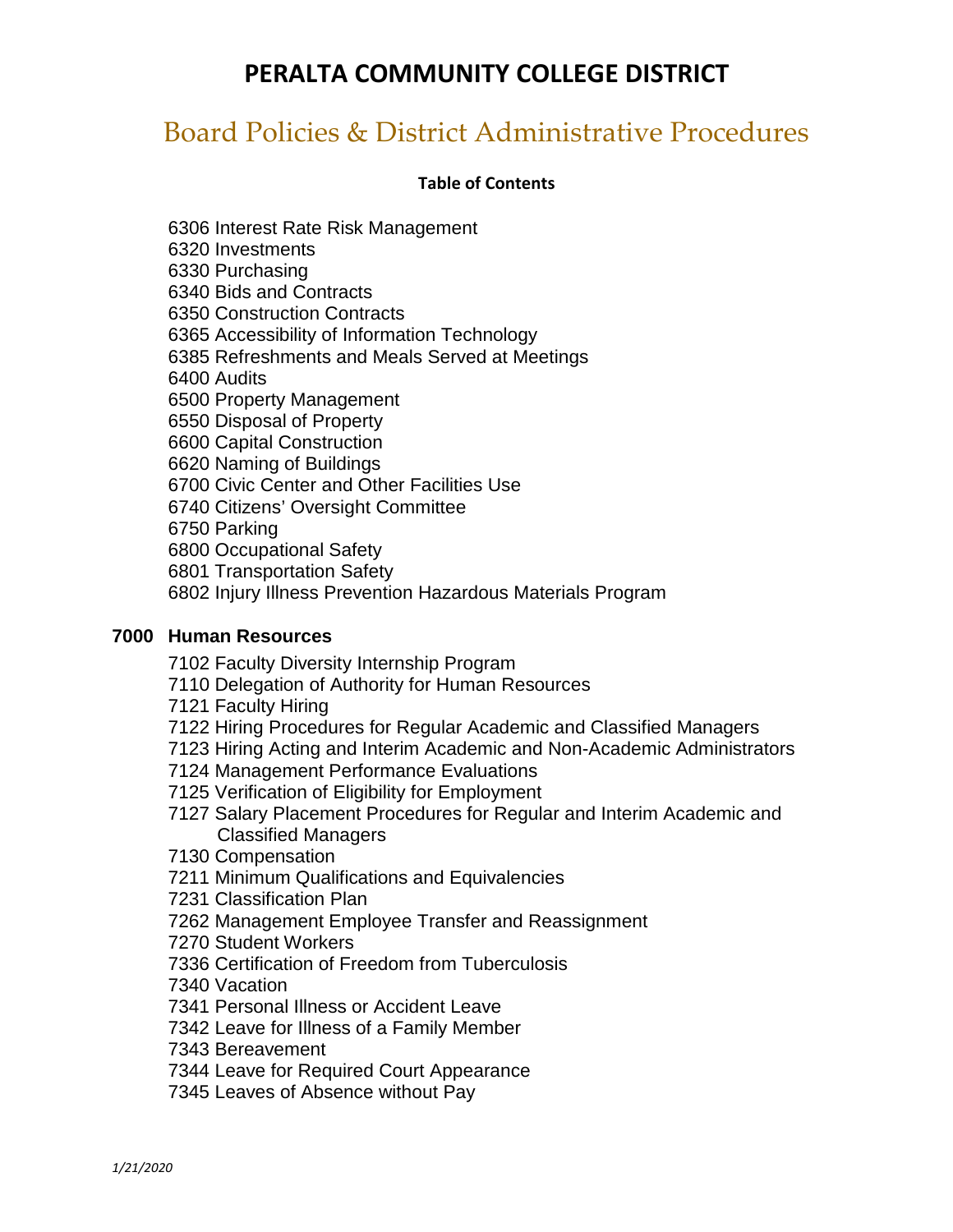## Board Policies & District Administrative Procedures

#### **Table of Contents**

7346 Occupational Disability Leave 7347 Sabbatical Leave 7349 Catastrophic Leave 7380Ethics, Civility and Mutual Respect 7400 Travel Authorization Form 7400 – Travel Requests and Expense Claim Forms (4 parts) 7500 Volunteers Form 7500 – Volunteer Application Form 7700 Whistleblower Protection 7800 Emeritus Status